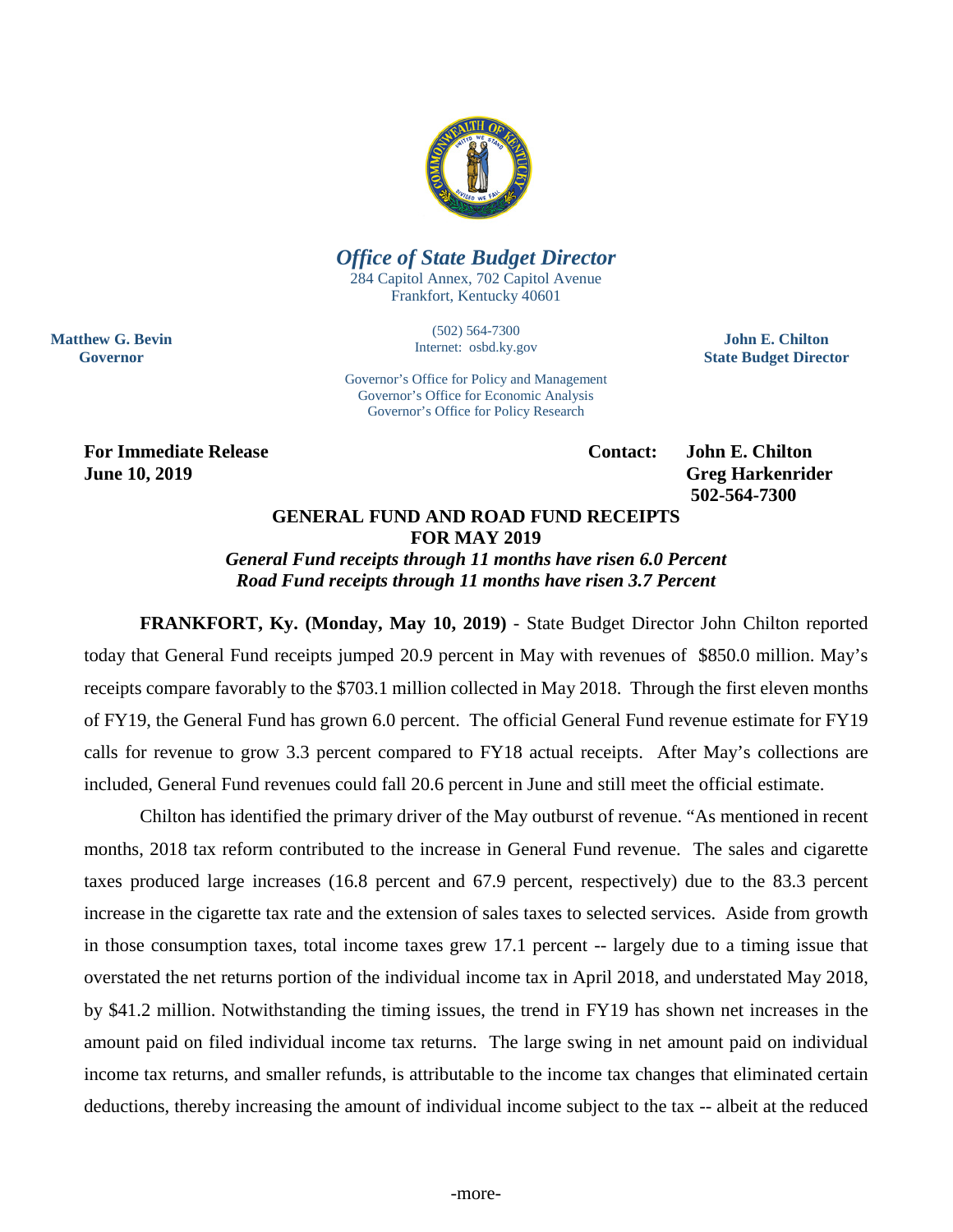income tax rate. The growth in tax revenues has put the General Fund in excellent position to exceed the official budgeted estimate of fiscal year revenue of \$11,198.2 million. Kentucky is not alone among states that are also well poised to exceed their FY19 estimates, due in large part to a continued strong economy."

Among the major General Fund accounts:

- Individual income taxes grew 14.9 percent, largely due to a timing issue that overstated April 2018, and understated May 2018, by \$41.2 million. Year-to-date collections are down 0.9 percent. This annual decline was expected due to the reduction of the top income tax rate from 6 percent to 5 percent. That tax-rate decline was partially offset by increased profitability of small businesses in Kentucky and the elimination of certain itemized deductions.
- Corporation income tax receipts and the limited liability entity tax (LLET) grew by \$6.7 million for the month and have risen 9.8 percent thus far in FY19.
- Sales tax revenues grew by a bountiful 16.8 percent in May. Sales tax collections have increased 9.5 percent through the first eleven months of FY19, a pace slightly ahead of the official projections. In 2018, the sales tax was expanded to include many services that were not previously subject to tax.
- Cigarette taxes were up 67.9 percent for the month and have grown 70.3 percent through the first eleven months of the fiscal year. The revenue increase coincides with the 83.3 percent increase in the cigarette tax from \$0.60 per pack to \$1.10 per 2018 HB 487.
- Property tax receipts rose 14.1 percent in May and are up 4.9 percent for the year.
- Coal severance tax receipts grew 44.5 percent in May. Year-to-date collections are actually 2.3 percent higher than the same period in FY18.
- Lottery revenues in May exceeded last year's dividend payment by \$0.5 million and are up 4.2 percent for the fiscal year.

Road Fund receipts rose 6.1 percent in May with collections of \$143.8 million. Year-to-date collections have grown 3.7 percent compared to last year's total. The official Road Fund revenue estimate calls for a 0.3 percent decrease in receipts for the entire FY19. Based on year-to-date collections, revenues can fall 42.0 percent in June and still meet that estimate.

Among the Road Fund accounts:

- Motor fuels receipts grew 3.3 percent in May due to an increase in gallons purchased.
- Motor vehicle usage collections from vehicle sales rose 1.3 percent for the month with receipts of \$43.0 million. Year-to-date collections are up 4.5 percent.
- License and privilege taxes were up 11.3 percent in May. Year-to-date growth is a healthy 5.2 percent.
- Nontax receipts continued a high rate of growth, primarily due to income on investments. Growth in nontax receipts is a robust 39.9 percent through the first 11 months of FY19.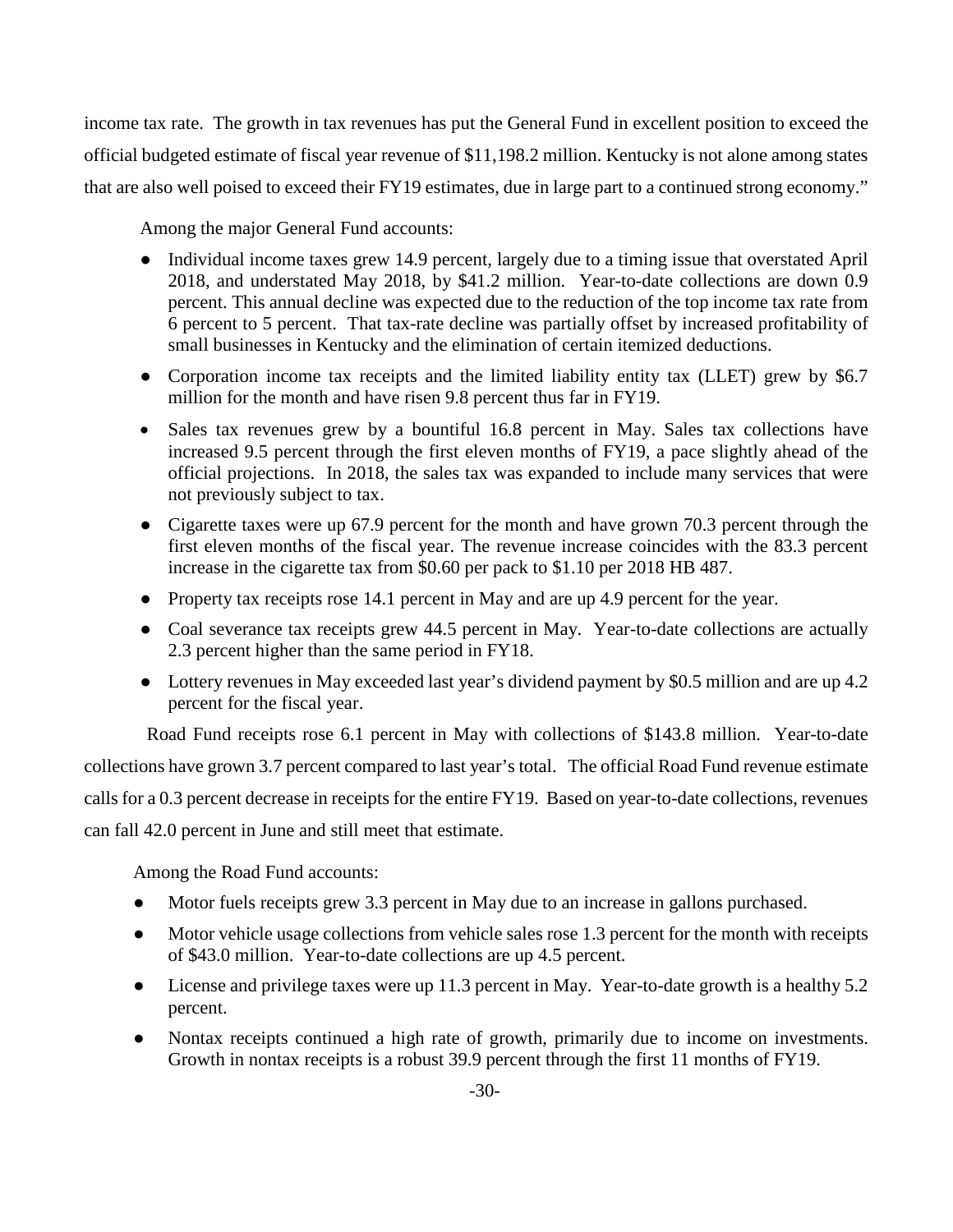## KENTUCKY STATE GOVERNMENT REVENUE 1. GENERAL FUND REVENUE

|                                        | <b>MAY</b>            | <b>MAY</b>            |              | <b>JULY THROUGH MAY</b>  |                          |               |
|----------------------------------------|-----------------------|-----------------------|--------------|--------------------------|--------------------------|---------------|
|                                        | 2019                  | 2018                  | % Change     | FY 2019                  | FY 2018                  | % Change      |
| <b>TOTAL GENERAL FUND</b>              | \$849,982,428         | \$703,119,517         | 20.9%        | \$10,341,125,190         | \$9,758,794,834          | 6.0%          |
| <b>Tax Receipts</b>                    | \$794,084,238         | \$680,268,694         | 16.7%        | \$9,984,878,777          | \$9,459,670,760          | 5.6%          |
| <b>Sales and Gross Receipts</b>        | \$430,037,392         | \$369,647,424         | 16.3%        | \$4,307,191,734          | \$3,834,196,382          | 12.3%         |
| <b>Beer Consumption</b>                | 552,132               | 490,123               | 12.7%        | 5,458,507                | 5,528,163                | $-1.3\%$      |
| Beer Wholesale                         | 5,003,638             | 4,593,231             | 8.9%         | 51,827,330               | 52,990,839               | $-2.2%$       |
| Cigarette                              | 32,169,796            | 19,163,474            | 67.9%        | 324, 194, 347            | 190,329,906              | 70.3%         |
| <b>Distilled Spirits Case Sales</b>    | 14,873                | 13,261                | 12.2%        | 149,577                  | 141,855                  | 5.4%          |
| <b>Distilled Spirits Consumption</b>   | 1,321,622             | 1,217,443             | 8.6%         | 13,492,132               | 13,002,979               | 3.8%          |
| <b>Distilled Spirits Wholesale</b>     | 4,604,653             | 4,063,315             | 13.3%        | 44,918,149               | 41,389,818               | 8.5%          |
| Insurance Premium                      | 34,704,544            | 38,767,141            | $-10.5%$     | 146,350,932              | 145,363,864              | 0.7%          |
| Pari-Mutuel<br>Race Track Admission    | 1,940,392             | 1,219,783             | 59.1%        | 13,014,903               | 7,160,719                | 81.8%<br>9.5% |
| Sales and Use                          | 61,070<br>339,929,310 | 32,120<br>291,058,929 | ---<br>16.8% | 214,345<br>3,595,822,748 | 195,837<br>3,283,049,025 | 9.5%          |
| Wine Consumption                       | 273,662               | 271,608               | 0.8%         | 2,881,840                | 2,868,280                | 0.5%          |
| Wine Wholesale                         | 1,542,746             | 1,596,613             | $-3.4%$      | 16,016,576               | 15,939,691               | 0.5%          |
| <b>Telecommunications Tax</b>          | 6,057,169             | 5,380,590             | 12.6%        | 51,347,008               | 56,458,080               | $-9.1%$       |
| <b>Other Tobacco Products</b>          | 1,857,298             | 1,779,845             | 4.4%         | 20,219,846               | 19,778,049               | 2.2%          |
| Floor Stock Tax                        | 4,487                 | (51)                  | $---$        | 21,283,496               | (725)                    | ---           |
|                                        |                       |                       |              |                          |                          |               |
| License and Privilege                  | \$371,595             | \$172,850             | 115.0%       | \$120,710,055            | \$117,072,308            | 3.1%          |
| Alc. Bev. License Suspension           | 36,250                | 23,000                | 57.6%        | 295,007                  | 471,200                  | -37.4%        |
| <b>Corporation License</b>             | 410                   | (139)                 | ---          | 63,079                   | 6,629                    | 851.5%        |
| <b>Corporation Organization</b>        | 0                     | 1,650                 | $---$        | 311,587                  | 49,771                   | 526.0%        |
| <b>Occupational Licenses</b>           | 42,042                | 39,450                | 6.6%         | 160,610                  | 180,151                  | $-10.8%$      |
| Race Track License                     | 50,500                | 40,000                | $---$        | 268,875                  | 278,500                  | $-3.5%$       |
| <b>Bank Franchise Tax</b>              | 184,197               | 10,027                | 1737.0%      | 118,986,310              | 115,459,061              | 3.1%          |
| <b>Driver License Fees</b>             | 58,197                | 58,862                | $-1.1%$      | 624,587                  | 626,995                  | $-0.4%$       |
| <b>Natural Resources</b>               | \$12,589,164          | \$9,680,626           | 30.0%        | \$115,972,888            | \$112,340,602            | 3.2%          |
| <b>Coal Severance</b>                  | 8,869,042             | 6,136,610             | 44.5%        | 83,705,152               | 81,857,815               | 2.3%          |
| Oil Production                         | 706,304               | 520,950               | 35.6%        | 5,473,473                | 4,751,534                | 15.2%         |
| <b>Minerals Severance</b>              | 2,152,103             | 1,789,203             | 20.3%        | 17,454,737               | 16,631,655               | 4.9%          |
| Natural Gas Severance                  | 861,714               | 1,233,863             | $-30.2%$     | 9,339,525                | 9,099,597                | 2.6%          |
| Income                                 | \$317,364,668         | \$270,986,083         | 17.1%        | \$4,748,967,597          | \$4,729,168,330          | 0.4%          |
| Corporation                            | 3,385,708             | (2,398,221)           | ---          | 439,384,751              | 382,100,225              | 15.0%         |
| Individual                             | 306,529,955           | 266,882,205           | 14.9%        | 4,121,891,051            | 4,158,064,957            | $-0.9%$       |
| <b>Limited Liability Entity</b>        | 7,449,005             | 6,502,099             | 14.6%        | 187,691,795              | 189,003,148              | $-0.7%$       |
| Property                               | \$27,703,052          | \$24,272,318          | 14.1%        | \$630,655,492            | \$601,203,646            | 4.9%          |
| <b>Building &amp; Loan Association</b> | 677,497               | 578,389               | 17.1%        | 933,826                  | 609,790                  | 53.1%         |
| General - Real                         | 2,720,658             | 2,720,322             | 0.0%         | 293,681,470              | 283,305,097              | 3.7%          |
| General - Tangible                     | 15,614,233            | 16,451,834            | $-5.1%$      | 246,818,380              | 242,397,506              | 1.8%          |
| <b>Omitted &amp; Delinquent</b>        | 5,178,268             | 2,597,859             | 99.3%        | 17,559,740               | 13,302,421               | 32.0%         |
| <b>Public Service</b>                  | 3.510.997             | 1,917,845             | 83.1%        | 69,623,886               | 59,756,071               | 16.5%         |
| Other                                  | 1,399                 | 6,070                 | ---          | 2,038,192                | 1,832,760                | 11.2%         |
| Inheritance Tax                        | \$3,839,631           | \$3,498,280           | 9.8%         | \$41,157,655             | \$44,052,687             | $-6.6%$       |
| Miscellaneous                          | 2,178,736             | 2,011,112             | 8.3%         | 20,223,356               | 21,636,806               | $-6.5%$       |
| <b>Legal Process</b>                   | 1,237,177             | 1,131,566             | 9.3%         | 11,903,930               | 11,898,678               | $0.0\%$       |
| T. V. A. In Lieu Payments              | 941,559               | 877,300               | 7.3%         | 8,309,691                | 9,698,311                | $-14.3%$      |
| Other                                  | 0                     | 2,246                 | $-100.0%$    | 9,735                    | 39,818                   | $-75.6%$      |
| <b>Nontax Receipts</b>                 | \$55,350,566          | \$22,475,597          | 146.3%       | \$345,774,258            | \$293,828,559            | 17.7%         |
| <b>Departmental Fees</b>               | 2,477,118             | 2,418,923             | 2.4%         | 13,702,618               | 19,554,519               | -29.9%        |
| <b>PSC Assessment Fee</b>              | 1,601                 | 0                     | ---          | 16, 143, 977             | 15,840,076               | 1.9%          |
| Fines & Forfeitures                    | 1,543,460             | 1,342,738             | 14.9%        | 18,447,831               | 16,327,193               | 13.0%         |
| Income on Investments                  | (795, 667)            | (1,038,824)           | ---          | (11, 246, 357)           | (7,633,942)              |               |
| Lottery                                | 21,500,000            | 21,000,000            | 2.4%         | 226,646,017              | 217,500,000              | 4.2%          |
| Miscellaneous                          | 30,624,053            | (1,247,240)           | ---          | 82,080,171               | 32,240,713               | 154.6%        |
|                                        |                       |                       |              |                          |                          |               |
| Redeposit of State Funds               | \$547,624             | \$375,227             | 45.9%        | \$10,472,155             | \$5,295,515              | 97.8%         |